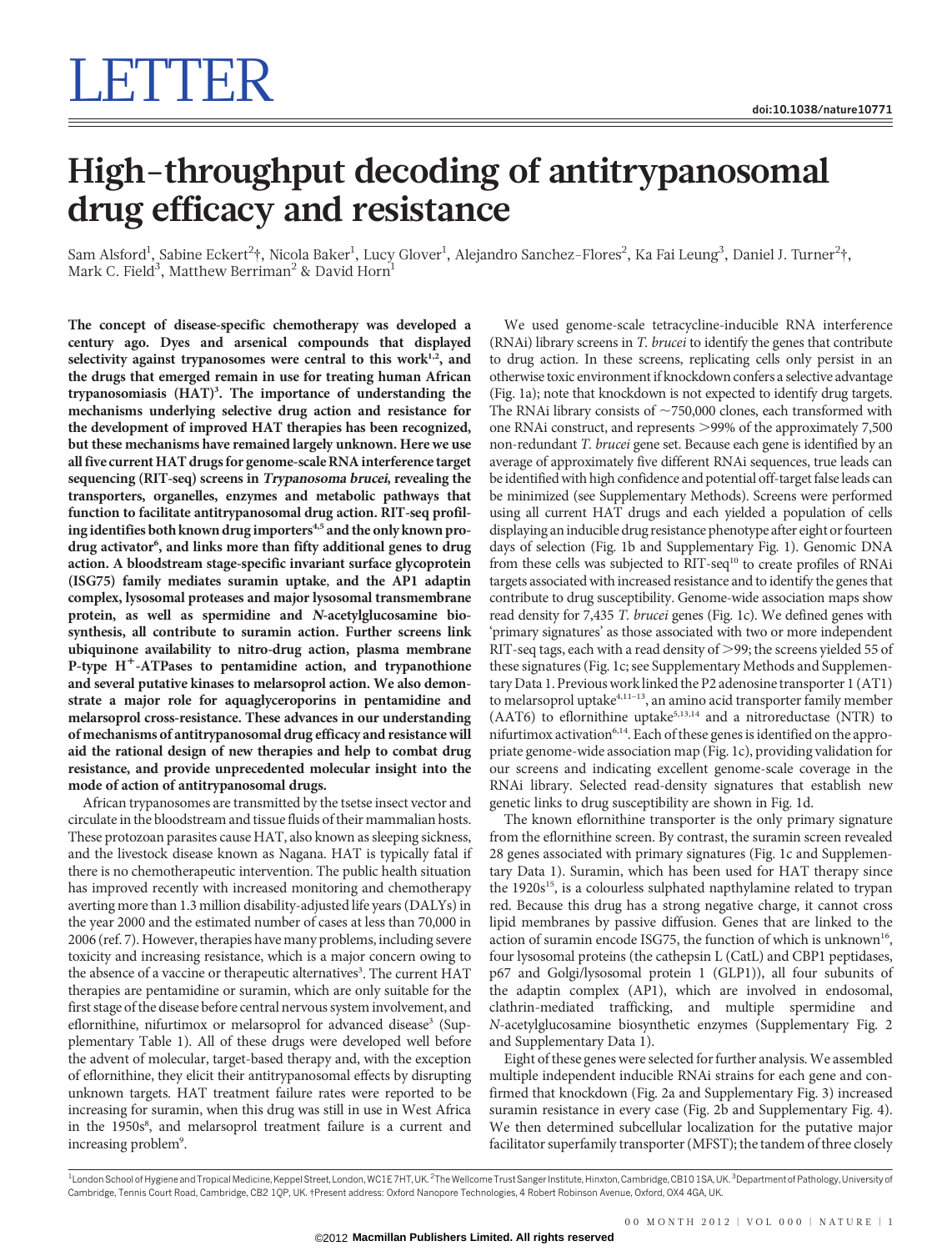

Figure 1 | Identification of drug efficacy determinants in T. brucei. a, A schematic showing the RNAi library screening approach. The expected outcomes are given for RNAi targets that fail to affect drug resistance (black), increase resistance to drug A (blue), drug B (orange) or both (green). b, Each screen yielded a population displaying tetracycline (Tet)-inducible (RNAidependent) drug-resistance (see Supplementary Fig. 1). The plot indicates the proportion of the resistance phenotype that is tetracycline inducible. c, Genome-wide RIT-seq profiles. Each map represents a non-redundant set of 7,435 protein-coding sequences. Red bars represent 'primary' read-density signatures. Black bars represent all other signatures of  $>50$  reads (see Supplementary Data 1). All three expected 'hits', AAT6, AT1 and NTR, are indicated. d, Selected signatures. Each peak represents a unique RIT-seq tag. '+', numbers of additional genes identified in each category. See Supplementary Fig. 2 for details and additional signatures.

related MFST genes gave the strongest read-density signature in the suramin screen and the greatest half-maximum effective concentration  $(EC_{50})$  increase ( $>$  tenfold) following knockdown (Fig. 2b). In contrast to a putative ubiquitin hydrolase (UBH1) identified by the screen, MFST and a member of the endomembrane EMP70 family partitioned into the T. brucei membrane fraction, as expected (Fig. 2c), and MFST localized to the lysosome as did the major lysosomal type I membrane glycoprotein, p67 (ref. 17), which was also identified in the screen (Fig. 2d). Because ISG75 trafficking is ubiquitin dependent<sup>18</sup>, we investigated whether UBH1 influenced ISG75 expression. UBH1 knockdown reduced ISG75 but not ISG65 expression (Fig. 2e), suggesting that de-ubiquitination by UBH1 specifically affects ISG75 copy number; clearly this mimics the direct effect of RNAi against ISG75. A vacuolar protein sorting factor, Vps5, which positively controls ISG75 expression<sup>19</sup>, and a second putative ubiquitin hydrolase, were



Figure 2 <sup>|</sup> A network of proteins link ISG75, endocytosis and lysosomal functions to suramin action. a, Western blots demonstrate knockdown; Coomassie stains serve as loading controls. Tags, green fluorescent protein (GFP) and 12×MYC epitope (12M). See Supplementary Fig. 3 for growth curves. b, Endosomal and lysosomal factors and ISG75 contribute to suramin action. Error bars, s.d. from independent RNAi strains (see Supplementary Fig. 4). c, MFST and EMP70 are membrane associated. The western blots show supernatant (S), wash (W) and pellet (P; membrane fraction). d, MFST colocalizes with lysosomal protein, p67, but not recycling endosomes (Rab11). Dashed boxes, areas magnified in fluorescent images. e, Knockdown of UBH1 specifically decreases ISG75 expression.f, ISG75 mediates suramin binding. Error bars, s.d. from duplicate experiments. P value from Student's t-test. ISG75 knockdown is shown. Scale bar,  $5 \mu m$ . g, The CatL–CatB, and ODC inhibitors FMK024 and eflornithine, respectively, antagonize suramin action. Isobolograms showing 50% fractional inhibitory concentrations (FICs). The solid lines indicate antagonism. The dashed lines indicate expected outcomes for no interaction.

also identified by the screen (see Supplementary Fig. 2 and Supplementary Data 1), suggesting that ISG75 copy number is highly connected to suramin resistance. To investigate whether ISG75 contributes to suramin binding, we performed whole-cell binding assays using <sup>3</sup>[H]-labelled suramin. Cells that were depleted for ISG75 displayed significantly and specifically reduced suramin binding (Fig. 2f).

We observed a greater than fourfold increase in  $EC_{50}$  after knockdown of the CatL-like protease known as brucipain, another abundant lysosomal protein<sup>20</sup>, and an orthogonal assay using a dual-specificity CatL–CatB inhibitor revealed inhibitor antagonism (Fig. 2g), indicating that protease activity enhances suramin toxicity. Taken together, the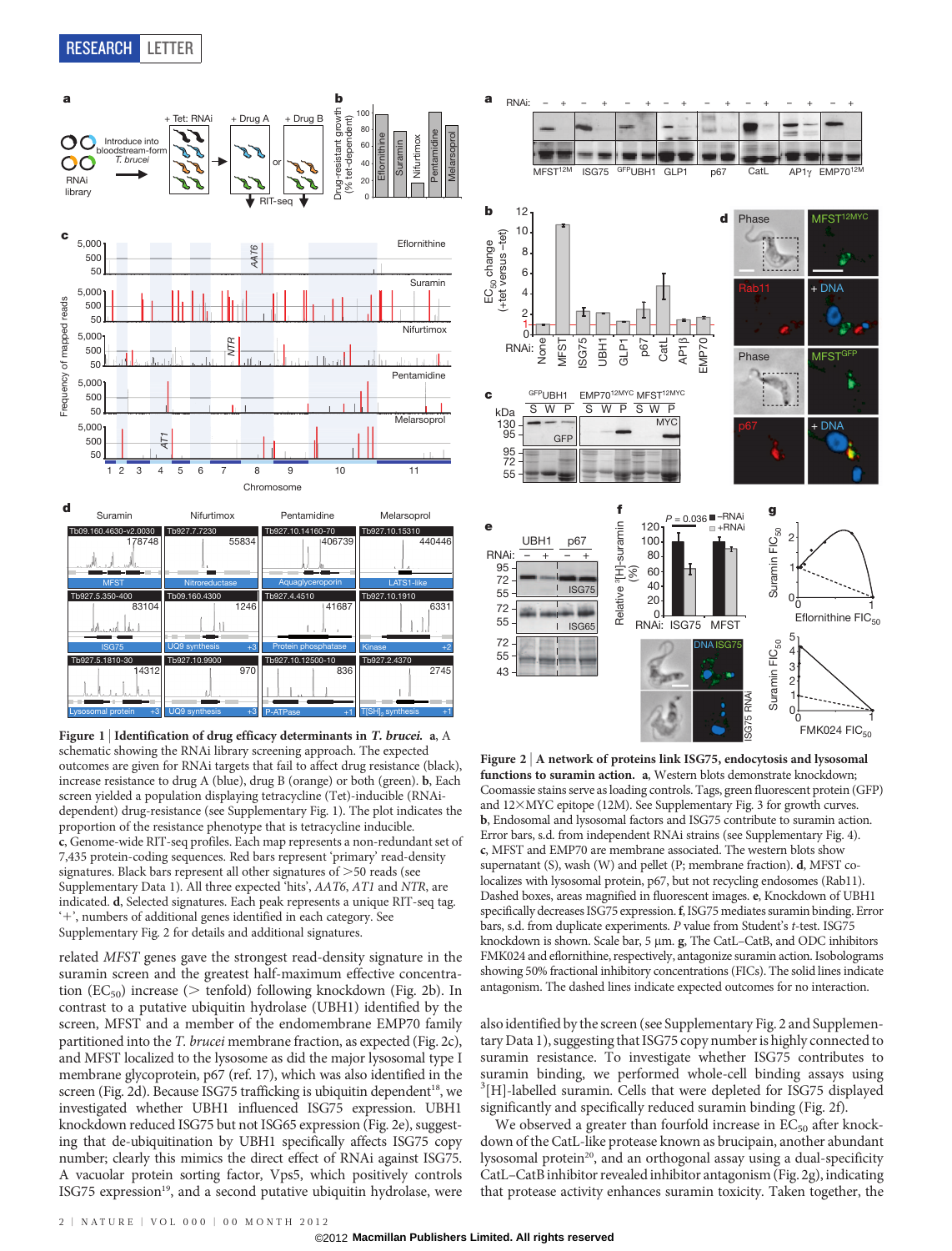results demonstrate a central role for lysosomal functions in suramin action. As four enzymes that are involved in spermidine biosynthesis, including ornithine decarboxylase (ODC), were linked to suramin action (Supplementary Data 1), we used eflornithine to specifically inhibit ODC, which again revealed inhibitor antagonism (Fig. 2g; Supplementary Table 1). Thus, ODC activity enhances suramin toxicity, probably through spermidine biosynthesis. Suramin endocytosis<sup>21</sup> and intralysosomal accumulation<sup>22</sup> have previously been demonstrated in T. brucei and an acquired suramin resistance phenotype was stable in bloodstream stage T. brucei but was not expressed in the insect stage<sup>23</sup>. The RIT-seq profile reported here, bloodstream-stage-specific expression of ISG75<sup>16</sup> and strong downregulation of endocytic and lysosomal activities in the insect stage<sup>24</sup>, are all consistent with stage-specific, intralysosomal accumulation of suramin.

Work with dyes and arsenicals revealed the first examples of resistance to chemotherapy a century ago and, based on cross-resistance, it was deduced that there are shared mechanisms contributing to the action of certain 'parasitotropic' compounds<sup>1</sup>. Among current HAT therapies, cross-resistance has been documented only for melarsoprol and pentamidine<sup>9</sup>, but our understanding of the mechanism remains incomplete. Both drugs enter trypanosomes through the P2 AT1 but additional, dual-specificity transporters are predicted<sup>9</sup>. To identify crossresistance mechanisms, we analysed all pair-wise comparisons among our screens (Fig. 3a). A single robust signature emerged, implicating two closely related aquaglyceroporins (AQPs)<sup>25</sup> in melarsoprol and pentamidine cross-resistance. To directly test the role of the AQPs, we generated a strain that was deficient in aqp2 and aqp3 (aqp2/aqp3 null strain) (Fig. 3b). The  $EC_{50}$  was increased more than 2-fold and 15fold for melarsoprol and pentamidine, respectively, in aqp2/aqp3-null cells compared to wild-type cells (Fig. 3c). Our favoured hypothesis involves regulation of dual-specificity transporters by AQPs.

The nifurtimox, pentamidine and melarsoprol screens yielded eight, nine and nine genes associated with primary signatures, respectively. The major primary signature in the nifurtimox profile identified the mitochondrial, flavin-dependent nitroreductase that activates this class of nitro pro-drugs<sup>6</sup>. We also identified the putative flavokinase that converts riboflavin to FMN, an essential nitroreductase cofactor<sup>6</sup>. Four additional signatures identified genes that encode proteins linked to ubiquinone biosynthesis (Supplementary Fig. 2 and Supplementary Data 1), in support of the hypothesis that nitroreductase, like NADH dehydrogenases, transfers electrons from NADH to ubiquinone to generate ubiquinol<sup>6</sup>. We assembled RNAi strains for one of these factors and demonstrated that knockdown increased the  $EC_{50}$  for nifurtimox by approximately 1.5-fold (Supplementary Fig. 5). Thus, six gene signatures support a dominant role for nitroreductase in nifurtimox activation and suggest that this is dependent upon the availability of the FMN cofactor and the natural substrate.

Pentamidine is an aromatic diamidine, a nucleic acid binding drug that accumulates to millimolar concentrations and collapses trypanosome mitochondrial membrane potential<sup>26</sup>. Two primary signatures from the pentamidine screen identify genes encoding P-type ATPases (Supplementary Fig. 2 and Supplementary Data 1), and one of these represents the plasma membrane  $H^+$ -ATPases, HA1, HA2 and HA3 (ref. 27). We assembled RNAi strains for these ATPases and demonstrated that knockdown increased the  $EC_{50}$  for pentamidine more than eightfold (Supplementary Fig. 5), suggesting that an HA1-3 dependent proton motive force is required to drive pentamidine uptake. We used a similar approach to demonstrate a greater than twofold increase in the  $EC_{50}$  for pentamidine following knockdown of a putative protein phosphatase (Supplementary Fig. 5).

Melarsoprol acts primarily by forming a stable adduct with trypanothione, known as Mel T<sup>28</sup>, but whether this adduct reduces or increases toxicity has remained unclear. The melarsoprol screen identified a link to trypanothione synthase and trypanothione reductase (Supplementary Fig. 2 and Supplementary Data 1), suggesting that the Mel T adduct is toxic. Three other primary signatures identified an



Figure  $3 | aqp2/aqp3$ -null cells are melarsoprol, pentamidine crossresistant. a, Analysis of read density for all (74,350) possible pair-wise comparisons of a non-redundant T. brucei gene set. E, eflornithine; M, melarsoprol; N, nifurtimox; P, pentamidine; S, suramin; <sup>X</sup> and <sup>Y</sup>, axes representing each data set. The box on the right shows the read-density signatures for this locus (Tb927.10.14160-70). b, AQP2 and AQP3 knockout was confirmed by Southern blot analysis.  $\Delta$ , the region deleted; S, SacII; WT, wild type. Bars indicate probes. c, EC<sub>50</sub> analysis indicates melarsoprol, pentamidine cross-resistance in aqp2/aqp3-null cells. Error bars, s.d. from triplicate assays and independent null strains.

over-representation ( $P = 2.3 \times 10^{-9}$ ,  $\chi^2$  test) of putative protein kinases (Supplementary Fig. 2 and Supplementary Data 1), and another signature identified a gene encoding a highly phosphorylated protein related to the amino-terminal segment of the large tumour suppressor, LATS1 (see Supplementary Fig. 2a). We used independent strains to confirm that LATS1-like knockdown increased the  $EC_{50}$  for melarsoprol by approximately 1.5-fold (Supplementary Fig. 5). On the basis of these signatures, we suggest a role for a signalling cascade in melarsoprol susceptibility. Our findings are summarized in Fig. 4. In particular, we propose that suramin uptake occurs through ISG75 mediated endocytosis (Fig. 4a). Metabolic pathways that contribute to suramin or nifurtimox action are detailed in Fig. 4b. **ID** the finding is the finding factors of the fig.  $\frac{8}{100}$   $\frac{1}{4}$   $\frac{1}{400}$   $\frac{1}{200}$   $\frac{1}{400}$   $\frac{1}{200}$   $\frac{1}{400}$   $\frac{1}{200}$   $\frac{1}{400}$   $\frac{1}{200}$   $\frac{1}{400}$   $\frac{1}{200}$   $\frac{1}{400}$   $\frac{1}{200}$   $\frac$ 

All but one of the current HAT drugs was developed in the absence of an understanding of the chemical–biological relationships underlying toxicity or selectivity. Our RIT-seq profiles revealed more than 50 T. brucei genes that enhance drug susceptibility, unearthing interactions that are largely inaccessible using other approaches. Notably, the knockdown approach and the sensitivity of RIT-seq allow access to essential proteins, complexes and pathways such as  $H^+$ -ATPase, the adaptin complex and spermidine biosynthesis. Our results also show the utility of drugs as molecular probes for functional networks.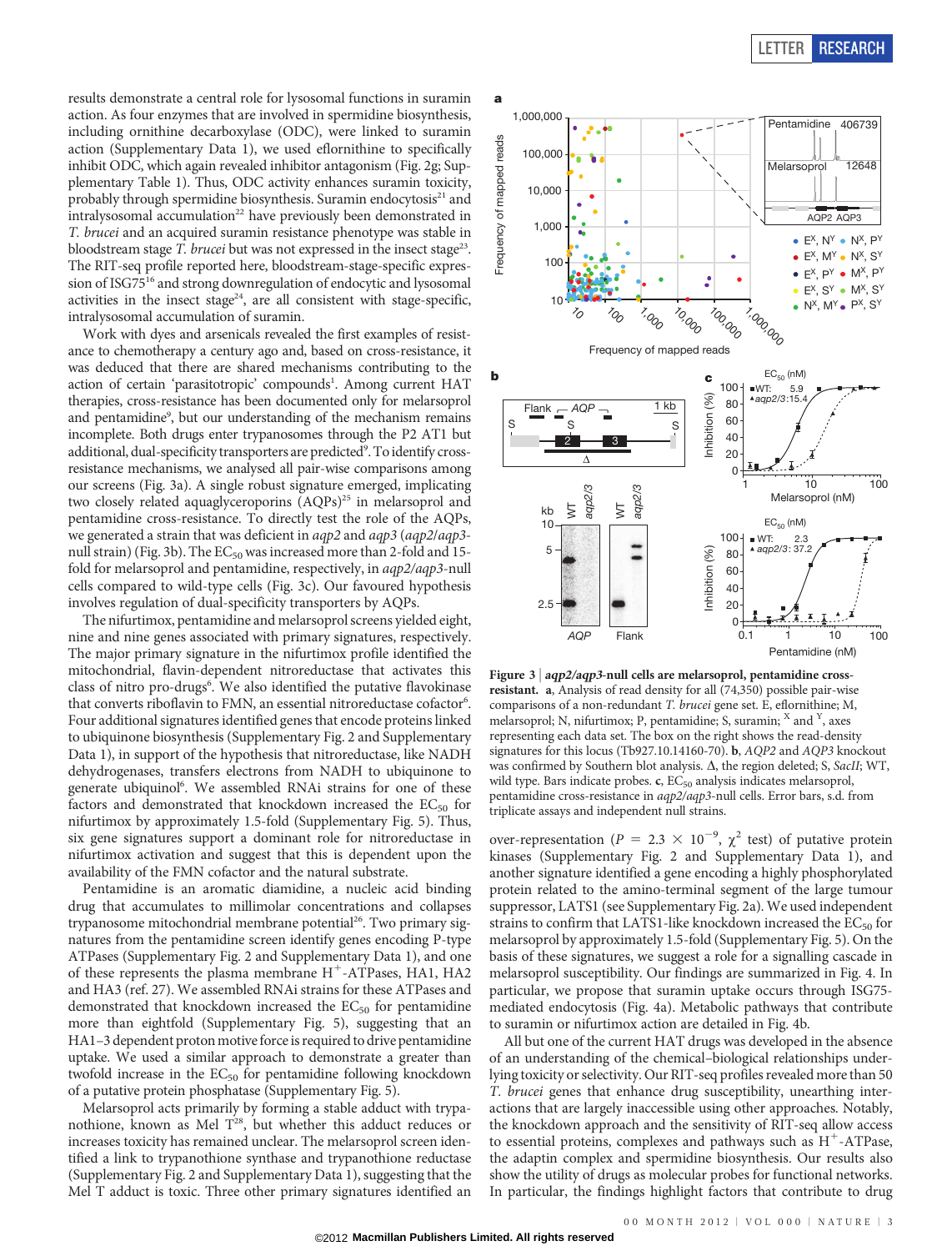



#### Figure 4 <sup>|</sup> Determinants of drug efficacy in African trypanosomes.

a, b, Proteins (red) and metabolites (green) that are linked to drug action. a, A schematic summarizing the findings from the RIT-seq screens. In the case of suramin, we propose that ISG75 binds the drug at the cell surface. ISG75 trafficking then delivers the complex, through the flagellar pocket (FP), to the endosomal system, leading to accumulation in the lysosome where the drug is liberated by proteases. The MFST may deliver the drug to the cytosol. HAPT, high-affinity pentamidine transporter; LAPT, low-affinity pentamidine transporter;  $TS_2$ , oxidised trypanothione;  $T[SH]_2$ , reduced trypanothione; UQ9, ubiquinone 9. b, Biosynthetic pathways that are linked to drug action. See Supplementary Data 1 for definitions and further details.

accumulation or the generation of toxic metabolites, features that could be exploited to deliver or generate novel toxins. Additionally, absence or loss of function could explain innate or acquired resistance; suramin resistance or melarsoprol and pentamidine cross-resistance may be due to reduced MFST or AQP expression, respectively (for examples, see Supplementary Fig. 6). These advances in our understanding of drug– trypanosome interactions will facilitate rational approaches to the design of more efficacious and durable therapies, and will be useful for monitoring the emergence and spread of resistance.

### METHODS SUMMARY

Assembly of the bloodstream-form T. brucei RNAi library and RIT-seq were reported previously<sup>10</sup>. Briefly, a tetracycline-inducible RNAi plasmid library,

containing randomly sheared genomic fragments (with a mean fragment size of  $\sim$  600 bp) under the control of head-to-head, tetracycline-inducible phage T7 promoters<sup>29</sup>, was targeted to a single genomic locus that had been validated for robust expression<sup>30</sup>. The long double-stranded RNAs (dsRNAs) that were generated in the presence of tetracycline are processed to produce a pool of short interfering RNAs that programme the endogenous RNAi machinery to mediate sequencespecific destruction of the cognate messenger RNA. For this study, the library was grown under inducing conditions with drug selection, and genomic DNA was isolated from surviving populations. For RIT-seq profiling, adaptor-ligated sequencing libraries were prepared from each genomic DNA sample and used to amplify DNA fragments containing RNAi cassette-insert junctions in semi-specific PCR reactions; one primer was specific for the RNAi vector and the other for the Illumina adaptor. Size-selected DNA was sequenced with 76 cycle runs on an Illumina GAII. Sequencing reads containing a nine-base RNAi cassette-insert junction sequence were then mapped to the T. brucei reference genome. In cases in which loss of function increases drug tolerance, RNAi-target sequence representation is increased relative to the otherwise susceptible population, revealing 'hot spots'. Thus, RNAi target fragments serve as templates for the production of dsRNA and also provide unique sequence identifiers for each clonal population.

Full Methods and any associated references are available in the online version of the paper at<www.nature.com/nature>.

#### Received 23 September; accepted 7 December 2011. Published online 25 January 2012.

- 1. Ehrlich, P. Address in pathology, on chemiotherapy: delivered before the
- seventeenth international congress of medicine. BMJ 2, 353–359 (1913). 2. Williamson, J. in The African Trypanosomiases (ed. Mulligan, H. W.) (Allen and Unwin, 1970).
- 3. Fairlamb, A. H. Chemotherapy of human African trypanosomiasis: current and future prospects. Trends Parasitol. 19, 488-494 (2003).
- 4. Mäser, P., Sutterlin, C., Kralli, A. & Kaminsky, R. A nucleoside transporter from Trypanosoma brucei involved in drug resistance. Science 285, 242–244 (1999).
- 5. Vincent, I. M. et al. A molecular mechanism for eflornithine resistance in African trypanosomes. PLoS Pathog. 6, e1001204 (2010).
- 6. Wilkinson, S. R., Taylor, M. C., Horn, D., Kelly, J. M. & Cheeseman, I. A mechanism for cross-resistance to nifurtimox and benznidazole in trypanosomes. Proc. Natl Acad. Sci. USA 105, 5022-5027 (2008).
- 7. Fèvre, E. M., Wissmann, B. V., Welburn, S. C. & Lutumba, P. The burden of human African trypanosomiasis. PLoS Negl. Trop. Dis. 2, e333 (2008).
- 8. Pépin, J. & Milord, F. The treatment of human African trypanosomiasis. Adv. Parasitol. 33, 1–47 (1994).
- 9. de Koning, H. P. Ever-increasing complexities of diamidine and arsenical crossresistance in African trypanosomes. Trends Parasitol. 24, 345–349 (2008).
- 10. Alsford, S. et al. High-throughput phenotyping using parallel sequencing of RNA interference targets in the African trypanosome. Genome Res. 21, 915–924 (2011).
- 11. Carter, N. S. & Fairlamb, A. H. Arsenical-resistant trypanosomes lack an unusual adenosine transporter. Nature 361, 173-176 (1993).
- 12. Matovu, E. et al. Mechanisms of arsenical and diamidine uptake and resistance in Trypanosoma brucei. Eukaryot. Cell 2, 1003-1008 (2003).
- 13. Schumann Burkard, G., Jutzi, P. & Roditi, I. Genome-wide RNAi screens in bloodstream form trypanosomes identify drug transporters. Mol. Biochem. Parasitol. 175, 91-94 (2011).
- 14. Baker, N., Alsford, S. & Horn, D. Genome-wide RNAi screens in African trypanosomes identify the nifurtimox activator NTR and the eflornithine transporter AAT6. Mol. Biochem. Parasitol. 176, 55-57 (2011).
- 15. Steverding, D. The development of drugs for treatment of sleeping sickness: a historical review. Parasit. Vectors 3, 15 (2010).
- 16. Overath, P., Chaudhri, M., Steverding, D. & Ziegelbauer, K. Invariant surface proteins in bloodstream forms of Trypanosoma brucei. Parasitol. Today 10, 53–58  $(1994)$
- 17. Peck, R. F. et al. The LAMP-like protein p67 plays an essential role in the lysosome of African trypanosomes. Mol. Microbiol. 68, 933-946 (2008)
- 18. Leung, K. F., Riley, F. S., Carrington, M. & Field, M. C. Ubiquitylation and developmental regulation of invariant surface protein expression in trypanosomes. Eukaryot. Cell 10, 916-931 (2011).
- 19. Koumandou, V. L. et al. Evolutionary reconstruction of the retromer complex and its function in Trypanosoma brucei. J. Cell Sci. 124, 1496-1509 (2011).
- 20. Caffrey, C. R. et al. Active site mapping, biochemical properties and subcellular localization of rhodesain, the major cysteine protease of Trypanosoma brucei rhodesiense. Mol. Biochem. Parasitol. 118, 61-73 (2001).
- 21. Fairlamb, A. H. & Bowman, I. B. Uptake of the trypanocidal drug suramin by bloodstream forms of Trypanosoma brucei and its effect on respiration and growth rate in vivo. Mol. Biochem. Parasitol. 1, 315-333 (1980).
- 22. Vansterkenburg, E. L. et al. The uptake of the trypanocidal drug suramin in combination with low-density lipoproteins by Trypanosoma brucei and its possible mode of action. Acta Trop. **54**, 237-250 (1993).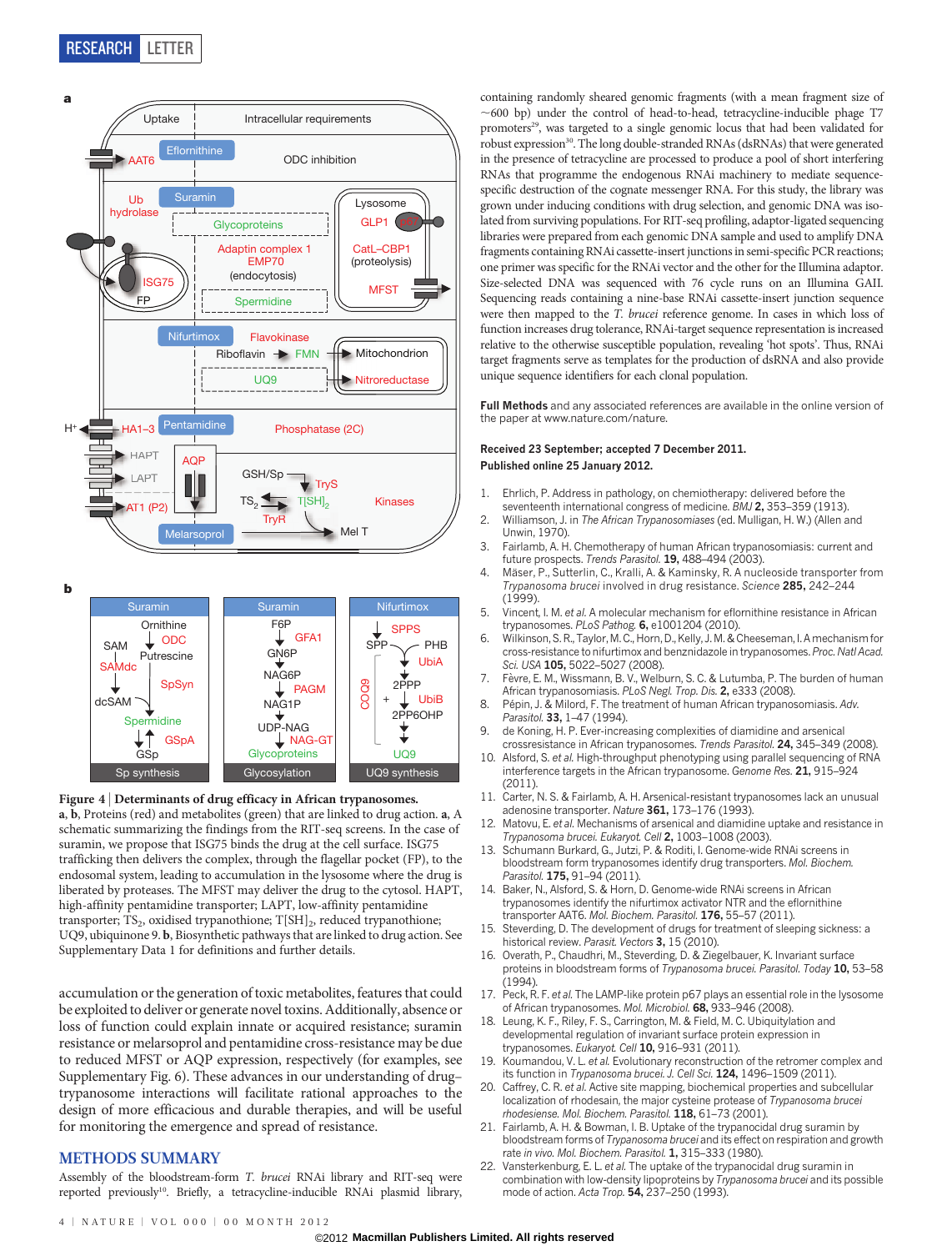- 23. Scott, A. G., Tait, A. & Turner, C. M. Characterisation of cloned lines of Trypanosoma brucei expressing stable resistance to MelCy and suramin. Acta Trop. 60, 251-262 (1996).
- 24. Natesan, S. K., Peacock, L., Matthews, K., Gibson, W. & Field, M. C. Activation of endocytosis as an adaptation to the mammalian host by trypanosomes. Eukaryot. Cell 6, 2029–2037 (2007).
- 25. Uzcategui, N. L. et al. Cloning, heterologous expression, and characterization of three aquaglyceroporins from Trypanosoma brucei. J. Biol. Chem. 279, 42669–42676 (2004).
- 26. Lanteri, C. A., Tidwell, R. R. & Meshnick, S. R. The mitochondrion is a site of trypanocidal action of the aromatic diamidine DB75 in bloodstream forms of Trypanosoma brucei. Antimicrob. Agents Chemother. 52, 875–882 (2008).
- 27. Luo, S., Fang, J. & Docampo, R. Molecular characterization of Trypanosoma brucei P-type H<sup>+</sup>-ATPases. J. Biol. Chem. 281, 21963-21973 (2006).
- 28. Fairlamb, A. H., Henderson, G. B. & Cerami, A. Trypanothione is the primary target for arsenical drugs against African trypanosomes. Proc. Natl Acad. Sci. USA 86, 2607–2611 (1989).
- 29. Morris, J. C., Wang, Z., Drew, M. E. & Englund, P. T. Glycolysis modulates trypanosome glycoprotein expression as revealed by an RNAi library. EMBO J. 21, 4429–4438 (2002).
- 30. Alsford, S., Kawahara, T., Glover, L. & Horn, D. Tagging a T. brucei RRNA locus improves stable transfection efficiency and circumvents inducible expression position effects. Mol. Biochem. Parasitol. 144, 142–148 (2005).

Supplementary Information is linked to the online version of the paper at <www.nature.com/nature>.

Acknowledgements We thank J. Morris, Z. Wang, M. Drew and P. Englund for the RNAi plasmid library, V. Yardley for antitrypanosomal drugs, J. Bangs for anti-p67 and CatL sera, D. Russell for anti-GLP1 sera, A. Varghese for assistance with preliminary Sanger sequencing and J. Kelly, M. Taylor and B. Wren for comments on the draft manuscript. The work was funded by grants from The Wellcome Trust (093010/Z/10/Z at the London School of Hygiene & Tropical Medicine, 085775/Z/08/Z at The Wellcome Trust Sanger Institute and 090007/Z/09/Z at The University of Cambridge). N.B. was supported by a Bloomsbury colleges PhD studentship.

Author Contributions S.A., N.B., L.G. and K.F.L. carried out the T. brucei manipulation and analyses, S.E., A.S.-F. and D.J.T. carried out the Illumina sequencing and mapping, D.H. coordinated the study and S.A., M.C.F., M.B. and D.H. wrote the paper.

Author Information Sequence data from this study have been submitted to the European Nucleotide Archive at<http://www.ebi.ac.uk/ena> under accession number ERA071064. Reprints and permissions information is available at [www.nature.com/](www.nature.com/reprints) [reprints](www.nature.com/reprints). The authors declare no competing financial interests. Readers are welcome to comment on the online version of this article at [www.nature.com/nature.](www.nature.com/nature) Correspondence and requests for materials should be addressed to D.H. [\(david.horn@lshtm.ac.uk\).](mailto:david.horn@lshtm.ac.uk)